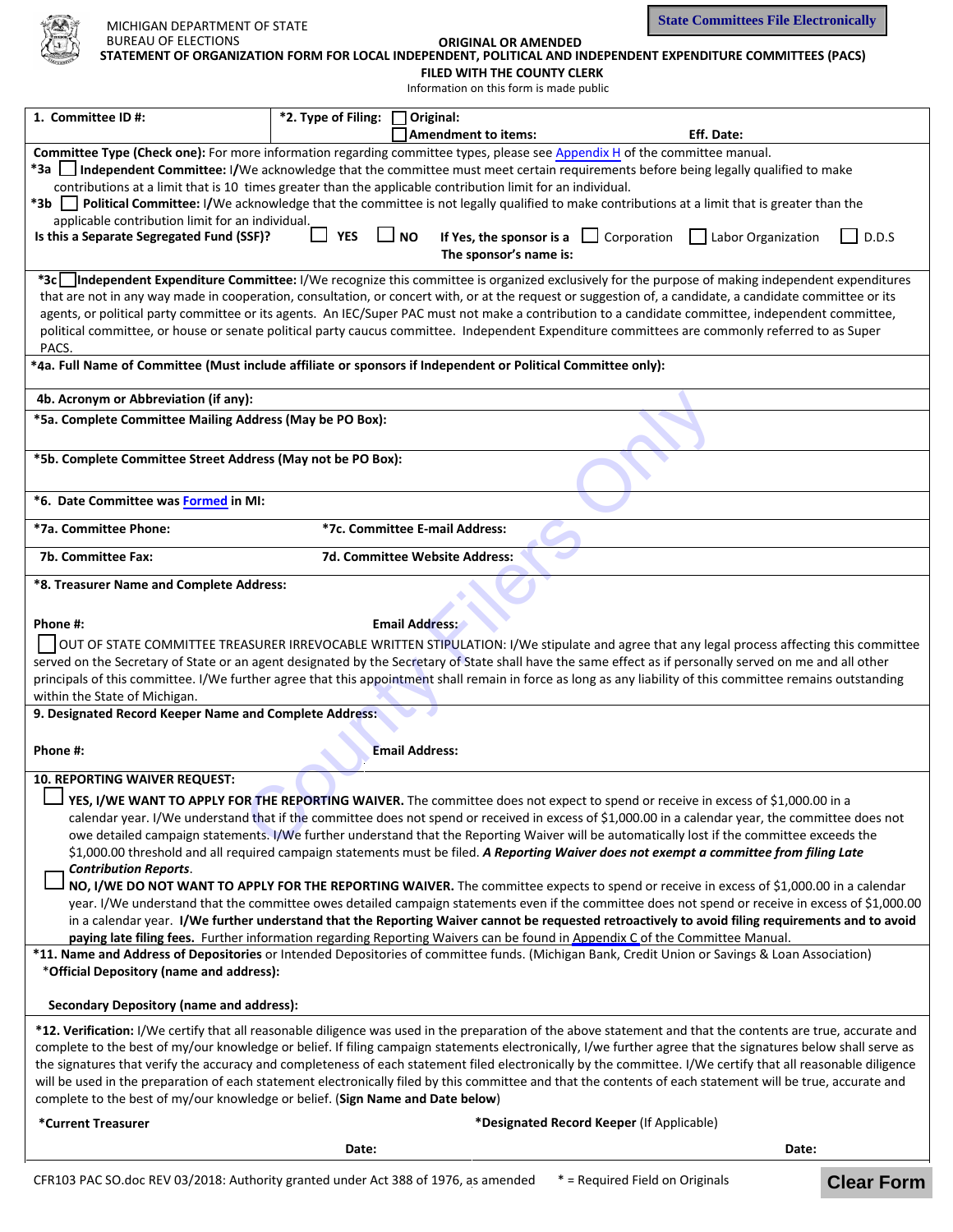#### **INSTRUCTIONS FOR COMPLETING THE STATEMENT OF ORGANIZATION FOR LOCAL INDEPENDENT, POLITICAL AND INDEPENDENT EXPENDITURE COMMITTEES STATE LEVEL COMMITTEES FILE THIS FORM [ELECTRONICALLY](https://midisclose.nictusa.com/)**

Michigan's Campaign Finance Act (MCFA), P.A. 388 of 1976, covers a "person" operating within Michigan or out-of-state as soon as it receives or spends \$500.00 or more in a calendar year to influence voters for or against the nomination or election of one or more candidates in Michigan, the qualification, passage or defeat of one or more ballot questions in Michigan or assists a political party to obtain ballot access in Michigan. The term "person" means a business, individual, proprietorship, limited liability company, firm, partnership, joint venture, syndicate business trust, labor organization, company, corporation, association, committee, or any other organization or group of persons acting jointly. As soon as a person reaches the \$500.00 threshold, they have 10 calendar days to form and register a "committee" under the MCFA. A person that is covered by the MCFA, registers a committee by filing this form with the appropriate filing official.

## **COMMITTEE TYPES**

Before registering an Independent Committee, Political Committee, or IEC/Super PAC, the differences between the three committee types must be given careful consideration. For further information regarding committee types please se[e Appendix](https://mertsplus.com/mertsuserguide/index.php?n=MANUALS.AppendixH) H of the Committee Manual.

**Political Committees:** Formed to directly support or oppose one or more candidates; may support or oppose ballot questions. A Political Committee must observe the same contribution limits that apply to individuals.

**Independent Committees:** Formed to directly support or oppose one or more candidates; may support or oppose ballot questions. An Independent Committee that meets the following three criteria may give a candidate ten times the amount a Political Committee is permitted to give the candidate: (1) registers as an Independent Committee at least six months before the election (2) received contributions from a at least 25 persons and (3) in the same calendar year that the 25 contributions are received, expends funds to support or oppose three candidates for elective office. An Independent Committee must adhere to contribution limits applicable to Political Committee until the committee meets the criteria detailed above.

**Independent Expenditure/Super PAC Committees:** Formed exclusively for the purpose of making independent expenditures that are not in any way made in cooperation, consultation, or concert with, or at the request or suggestion of, a candidate, a candidate committee or its agents, or political party committee or its agents. An IEC/Super PAC must not make a direct or indirect contribution to a candidate committee, independent committee, political committee, or house or senate political party caucus committee.

# **WHERE TO FILE THIS FORM**

## **Offices that file with the County Clerk's Office**:

• If the districts of all of the candidates supported or opposed are located wholly within the same county, the committee files with the clerk of that county.

## **Offices that file with the Michigan Department of State Bureau of Elections must file this form electronically using the assigned Internet application:**

If the districts of any of the candidates supported or opposed are not located wholly within the same county, the committee files with the Bureau of Elections.

**NOTE: The information contained on the Statement of Organization must be kept up-to-date. If a change in the information takes place, an amendment to the form must be filed no later than the due date of the first campaign statement required of the committee after the change. The treasurer serving at the time of the change must sign the amendment.**

## **INSTRUCTIONS**

Type or clearly print in ink all information requested on the Statement of Organization form. Each entry on the form is discussed below.

- **ITEM 1:** On the original Statement of Organization, leave Item 1 blank. An identification number will be assigned to the committee by the filing official. For an amendment enter the assigned identification in Item 1.
- **\*ITEM 2:** Indicate whether the Statement of Organization is an original or an amendment. If this is an amendment, list all item number(s) and the effective date of the change.
- **\*ITEM 3:** Check one box (3a, 3b, or 3c) to indicate the type of committee being registered. Independent and Political Committee types (3a & 3b) must designate whether or not the committee is a Separate Segregated Fund (SSF). If yes indicate whether the sponsor forming the committee is a corporation, labor organization or a domestic dependent sovereign (DDS). Enter the sponsor's name. Independent Expenditure Committee/Super PAC check 3c.
- **\*ITEM 4:** Enter the committee's official name. Do not use initials or abbreviations. An Independent Committee and Political Committee is required to include in the name of the committee the name of the person or persons that sponsor the committee, if any, or with whom the committee is affiliated. A person, other than an individual or a committee, sponsors or is affiliated with an Independent Committee or Political Committee if that person establishes, directs, controls, or financially supports the administration of the committee. A person does not financially support the administration of a committee by merely making a contribution to the committee. If the committee plans to use an abbreviated name or an acronym, enter it in Item 4b.